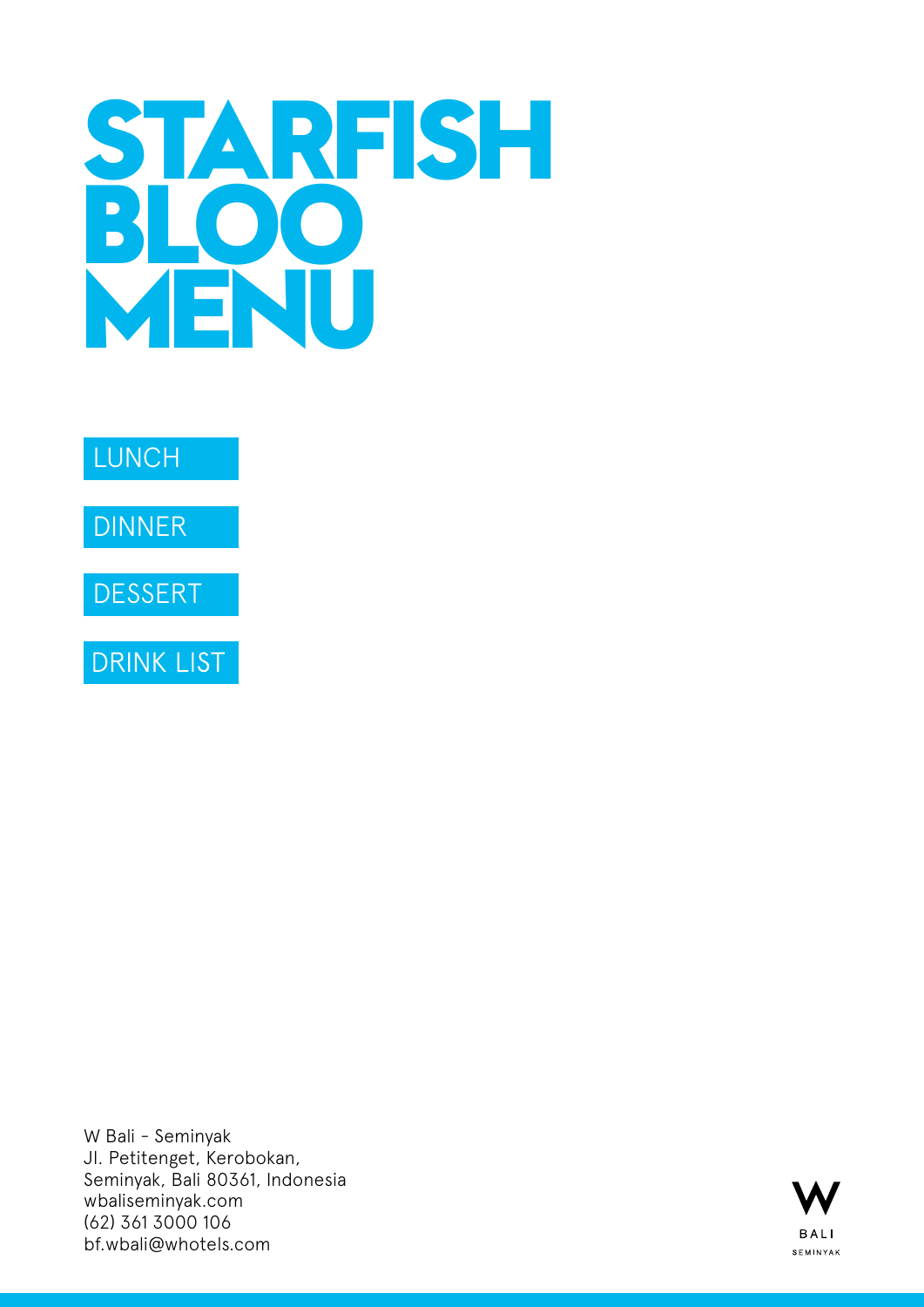# <span id="page-1-0"></span>**STARFISH BLOO LUNCH MENU**

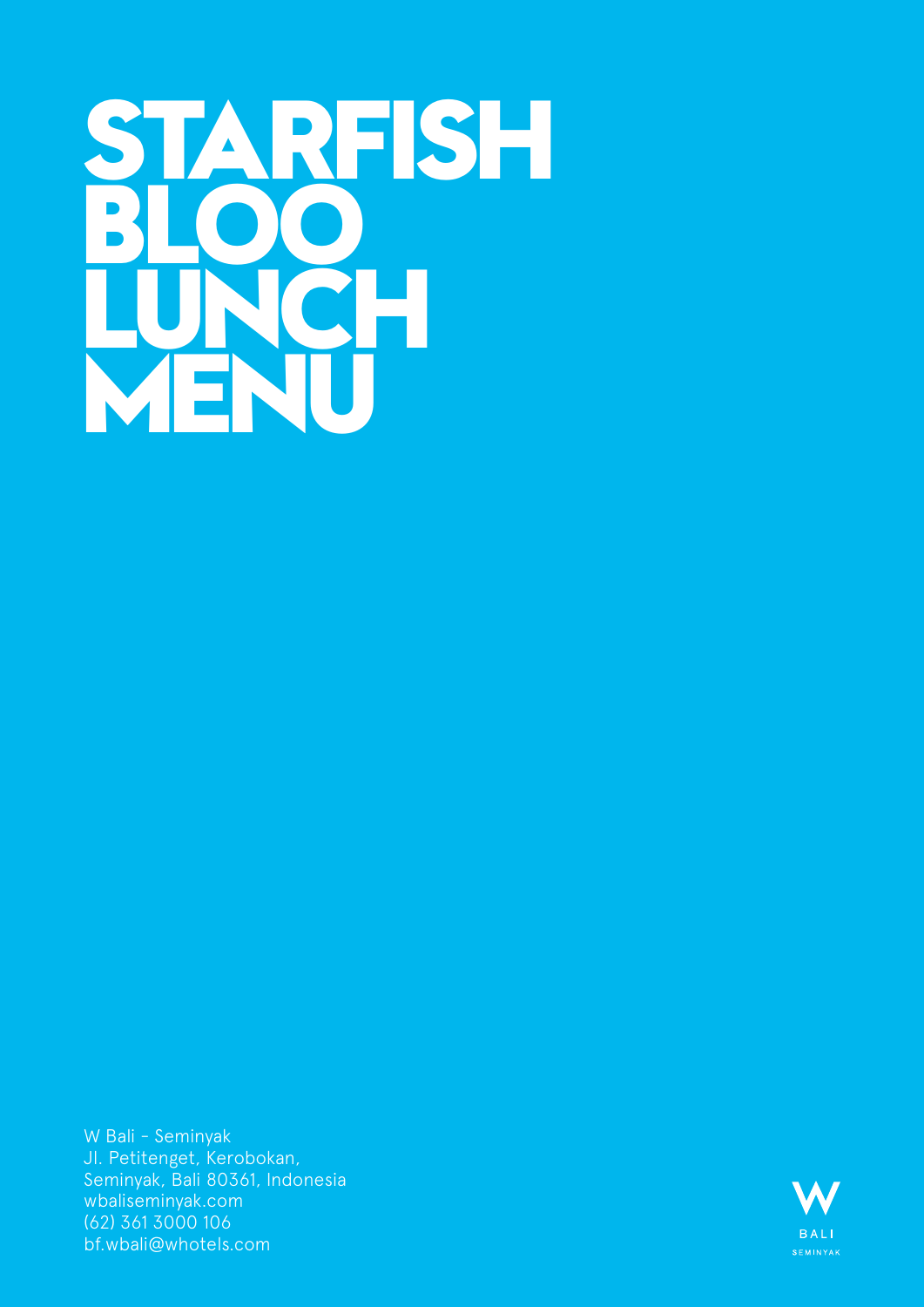### **SNACKS & GREEN**

| $\mathcal{D}$ Teriyaki Buddha Poke<br>Charred broccoli, shredded carrot, bok choy, mushroom, red rice, avocado,<br>pickled onions | 95  |
|-----------------------------------------------------------------------------------------------------------------------------------|-----|
| $\oslash$ Crunchy Raw Kimchi Salad Wrappers<br>Chinese cabbage, carrot, local pomelo, kimchi dip                                  | 90  |
| <u> GF Blue Swimmer Crab Salad</u><br>Candy beetroot, radishes, baby cress, mixed herb, horseradish dressing                      | 125 |
| <u>ோ</u> Thai Beef Steak & Greens<br>Vermicelli, cucumber, crushed peanut, Thai herb                                              | 120 |
| <b>Squid-Ink Tempura Prawns</b><br>Yuzu espuma, pickled shimeji, nori dust                                                        | 140 |
| <b>A</b> Babi Guling Spring Roll<br>Traditional Balinese suckling pig, base genep sauce                                           | 130 |



**C** 







**Any food allergies or intolerance? Please inform us** All prices are quoted in thousands of Indonesian rupiah & subject to 10% service charge and prevailing 11% government tax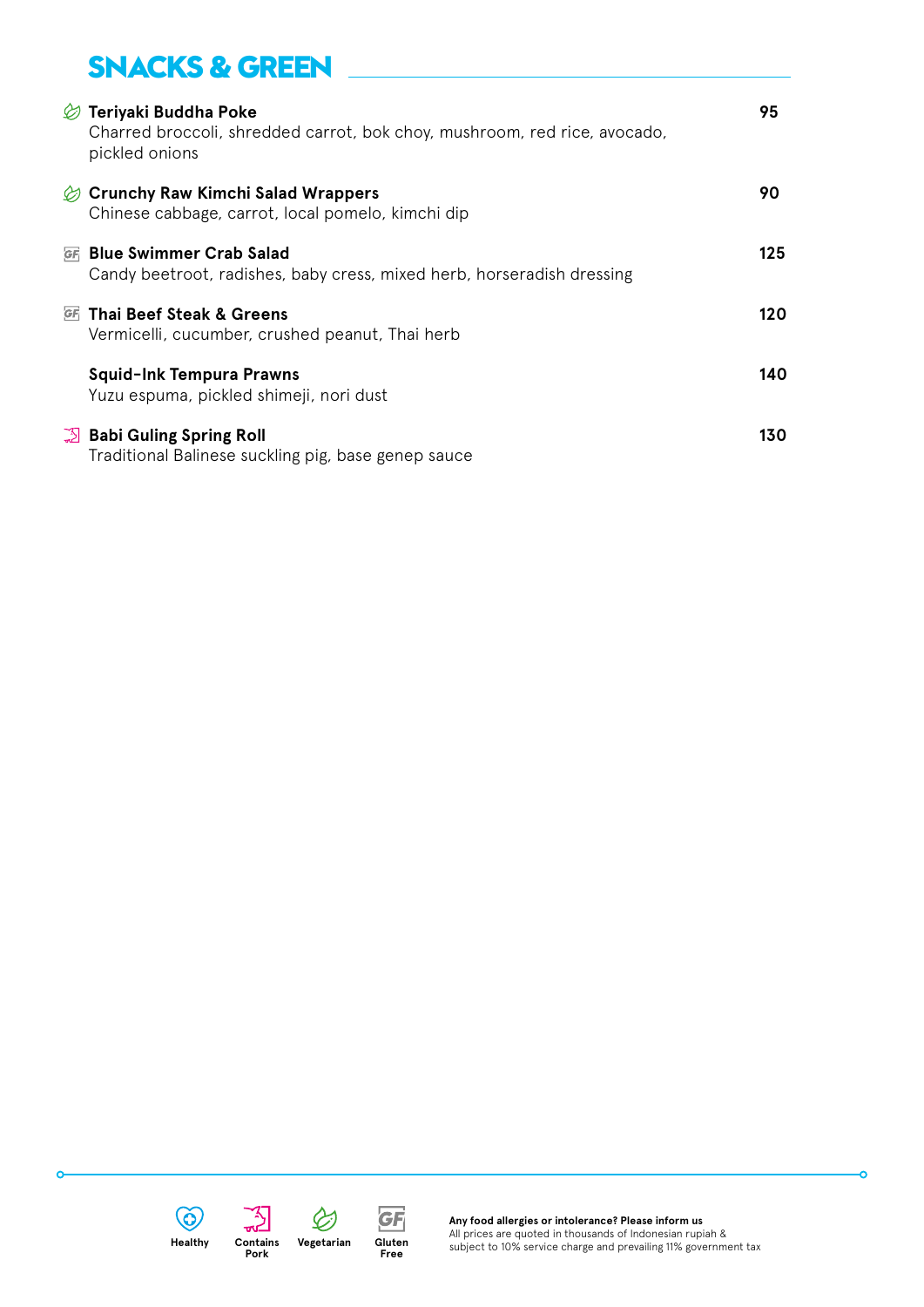### **RAW BAR**

|                | <b>Deep Sea Flores Oysters</b><br>Japanese citrus & shallot dressing, tangerine, tobiko                                                                                                                                                                                                                                                                         | 50/pc                           |
|----------------|-----------------------------------------------------------------------------------------------------------------------------------------------------------------------------------------------------------------------------------------------------------------------------------------------------------------------------------------------------------------|---------------------------------|
| $\circledcirc$ | <b>Yellow Fin Tuna Crudo</b><br>Yuzu ponzu, pickled belimbing wuluh, pickled chili                                                                                                                                                                                                                                                                              | 155                             |
| ⊙ GF           | <b>Cold Smoked Golden Trevally</b><br>Charred jalapeno, capers, preserved lemon, pomelo & nasturtium vinaigrette                                                                                                                                                                                                                                                | 155                             |
| GF             | Kanji Coral Trout<br>Buttermilk vinaigrette, pickle Persian cucumber, grape, herb oil                                                                                                                                                                                                                                                                           | 155                             |
|                | <b>SUSHI &amp; NIGIRI</b>                                                                                                                                                                                                                                                                                                                                       |                                 |
|                | <b>Starfish Bloo Platter</b><br>Nigiri 6 pieces, sashimi 6 pieces, maki (one roll) of your choice                                                                                                                                                                                                                                                               | 400                             |
|                | <b>Nigiri</b><br>Slice raw fish over hand - pressed rice                                                                                                                                                                                                                                                                                                        | 155                             |
|                | Sashimi<br>Akemi - yellowfin tuna<br>$Sake - salmon$<br>Mekaijiki - swordfish<br><b>Tai</b> – red snapper                                                                                                                                                                                                                                                       | 150<br>160<br>150<br>150        |
|                | Sushi roll - Maki<br>Modern Japanese roll<br>Prawn Tempura, peanut butter chili, cucumber, coriander, micro spinach<br>Chicken Teriyaki, pickled onion, eggplant, kemangi<br>Spicy Tuna, cucumber, avocado, sprouts, pickled jalapeno<br>Unagi, crab stick, roasted zucchini, cream cheese, ikura<br>Inari Tofu Roll, avocado, takuang, red cabbage, vegan mayo | 155<br>140<br>150<br>155<br>100 |
|                | <b>LARGE PLATES</b>                                                                                                                                                                                                                                                                                                                                             |                                 |
|                | <b>15 Hokkaido Scallop &amp; Pork Belly XO</b><br>Shitake mushroom, broccoli pure, sweet corn                                                                                                                                                                                                                                                                   | 175                             |
|                | <b>Miso Prawn Ramen</b><br>Prawn tempura, kamaboko, soft egg, enoki, tofu, seaweed, sesame                                                                                                                                                                                                                                                                      | 155                             |
|                | Whole Grilled Barramundi 300 - 400 gr<br>Charred tomato dabu dabu salsa, ginger flower, coconut crème                                                                                                                                                                                                                                                           | 255                             |
|                | Lemongrass & Lobster Laksa<br>Blistered tomatoes, torch ginger flower, egg noodle                                                                                                                                                                                                                                                                               | 375                             |
|                |                                                                                                                                                                                                                                                                                                                                                                 |                                 |

| Teriyaki Wagyu Oyster Blade 6+<br>Fried cassava, sake infused cucumber and cauliflower, daikon puree,<br>charred little gems | 350 |
|------------------------------------------------------------------------------------------------------------------------------|-----|
| <b>Lemongrass Steam Grouper</b><br>Tamarind and spicy sauce, coriander, black bean, ginger flower, shimeji, kafir lime       | 350 |
| Double baked sweet soy short rib                                                                                             | 300 |

Penang curry sauce, mango and papaya



 $\circ$ 



ò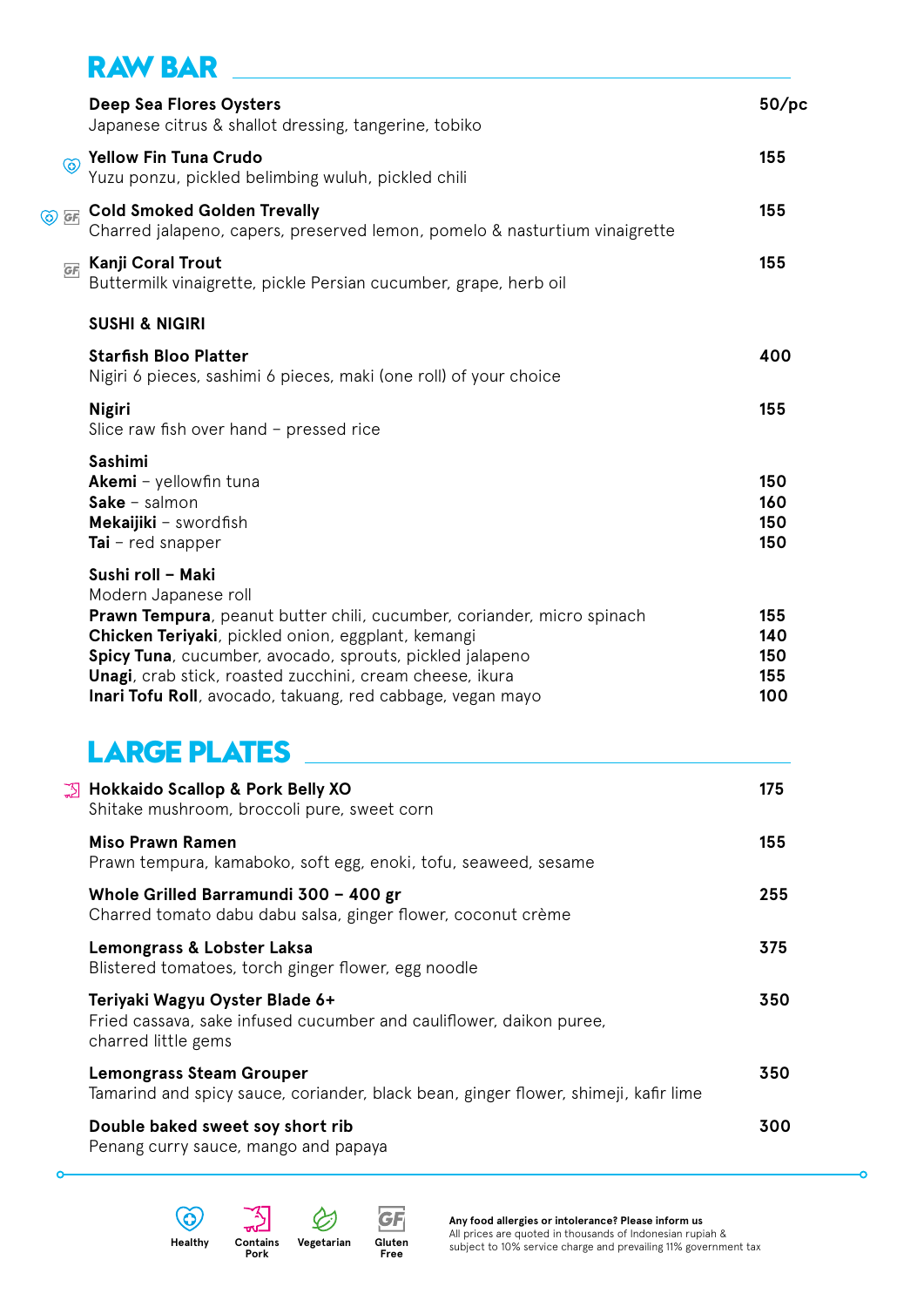## **SHARING**

### **DELUXE SEAFOOD PLATTER FOR TWO 1,550**

A chilled selection of the islands finest seafood, rock lobster (500g), king prawn (four), Papua mud crab (one), asari clams (500g), squid (200g), Norwegian salmon sashimi (40g), tuna sashimi (40g), Sumbawa oysters (10pc)

### **SOME LIKE IT HOT** 1,750

Indonesian style rock lobster (500g), broiled king prawn (four), grilled Papua mud crab (one), asari clams (500g), charred squid (200g), fire roasted Norwegian salmon (40g), tuna tataki (40g), Asian bbq Sumbawa oysters (10pc)

**SIDE**

| Organic red rice miso               | 50 |
|-------------------------------------|----|
| Tabanan fragrant steam rice         | 35 |
| Steamed togarashi edamame           | 60 |
| Miso glazed shitake mushroom        | 65 |
| Chinese charred kalian              | 65 |
| Mix green Asian salad               | 65 |
| GF Green papaya & young mango salad | 65 |









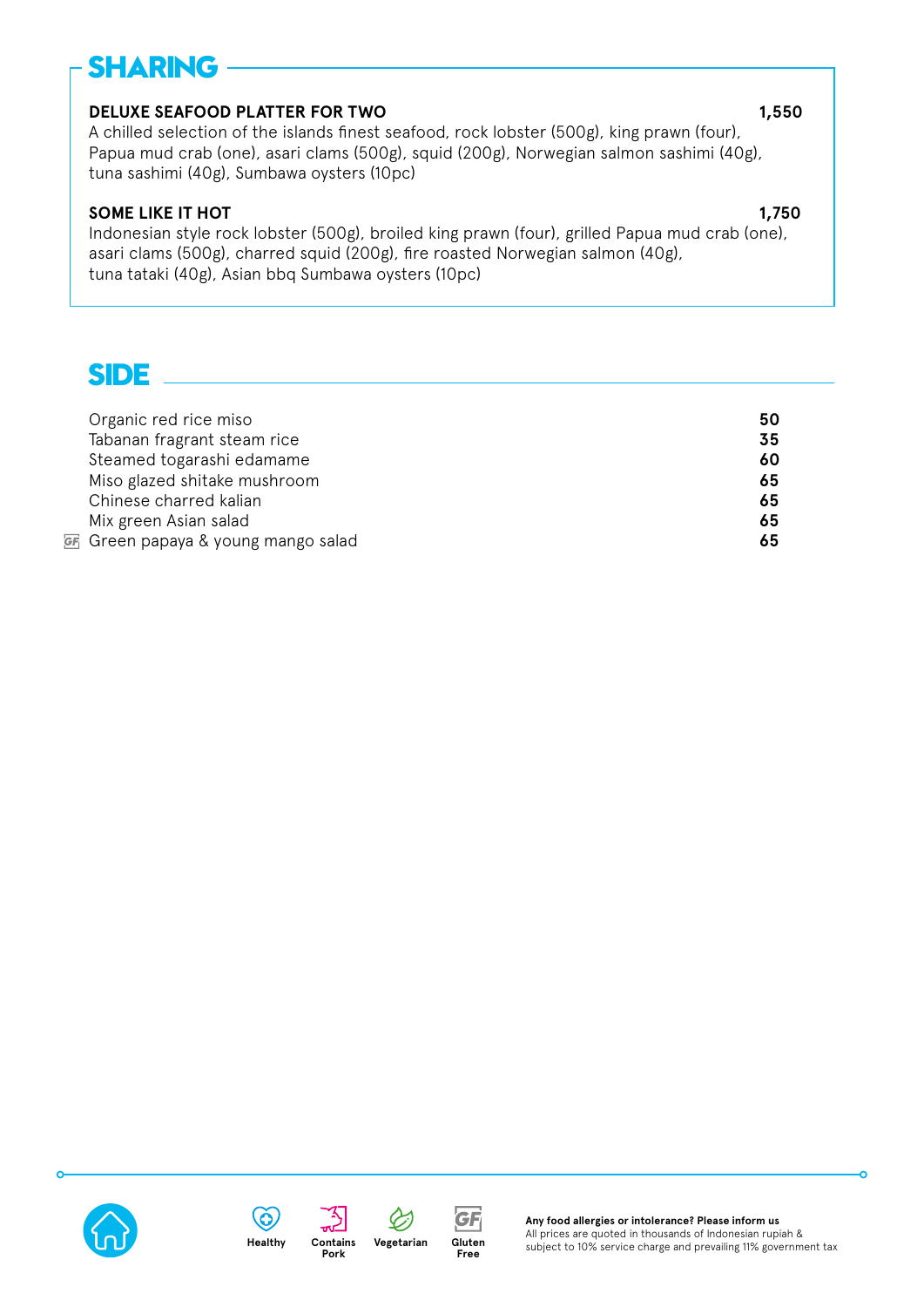# <span id="page-5-0"></span>**STARFISH BLOO DINNER MENU**

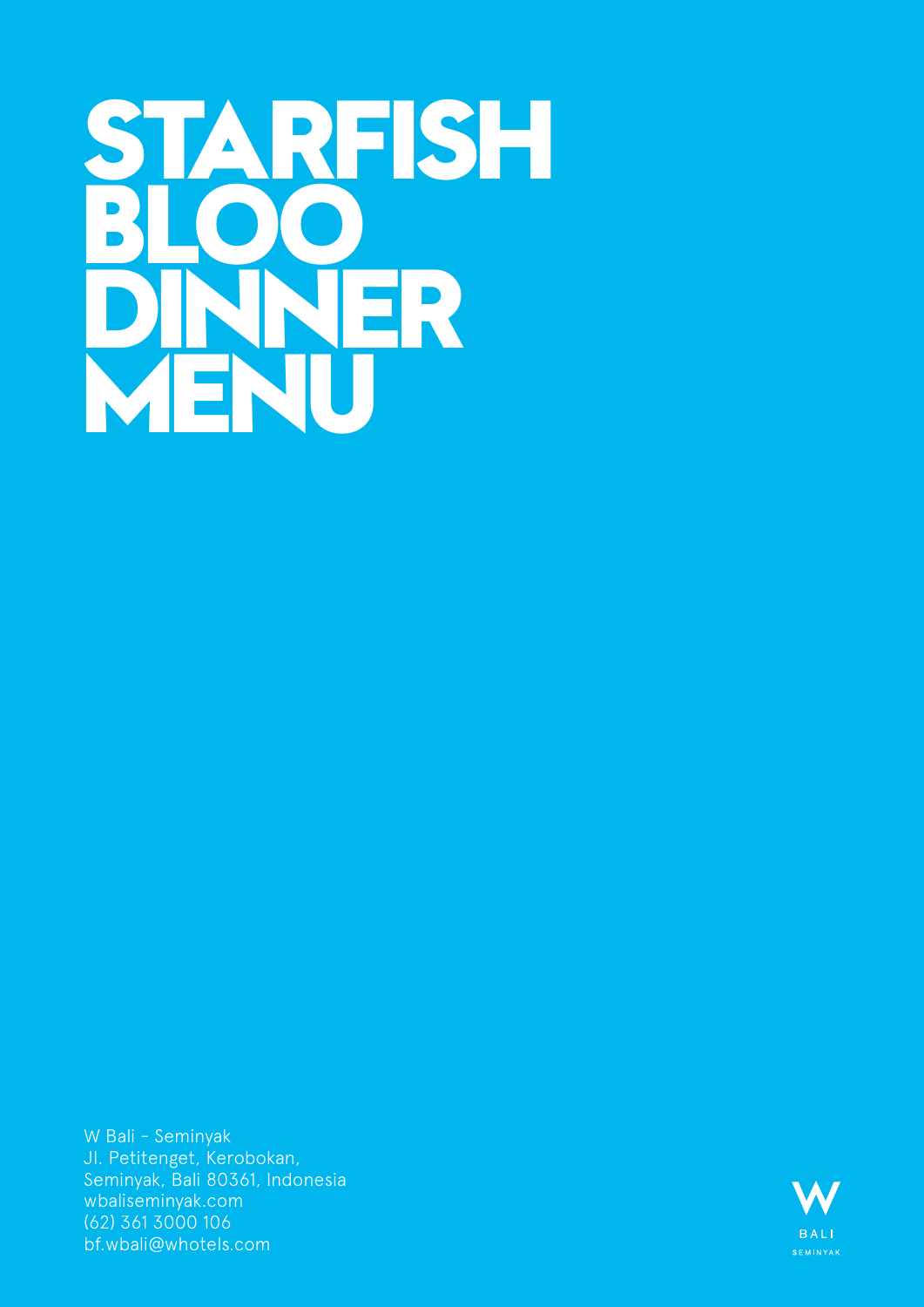### **SNACKS & GREEN**

| <b>Spicy Grilled Octopus</b><br>Gochujang aioli, sesame seeds, kimchi salsa                              | 125 |
|----------------------------------------------------------------------------------------------------------|-----|
| <b>Blue Swimmer Crab Salad</b><br>Candy beetroot, radishes, baby cress, mixed herb, horseradish dressing | 125 |
| Thai Beef Steak & Greens<br>Vermicelli, cucumber, crushed peanut, Thai herb                              | 120 |
| <b>Squid-Ink Tempura Prawns</b><br>Yuzu espuma, pickled shimeji, nori dust                               | 140 |
| Japanese Chicken Yakitori<br>Yakitori glazed, lemon-miso aioli                                           | 110 |
| <b>Babi Guling Spring Roll</b><br>Traditional Balinese suckling pig, base genep sauce                    | 90  |



**C** 



**Gluten Free**

GF



**Any food allergies or intolerance? Please inform us** All prices are quoted in thousands of Indonesian rupiah & subject to 10% service charge and prevailing 11% government tax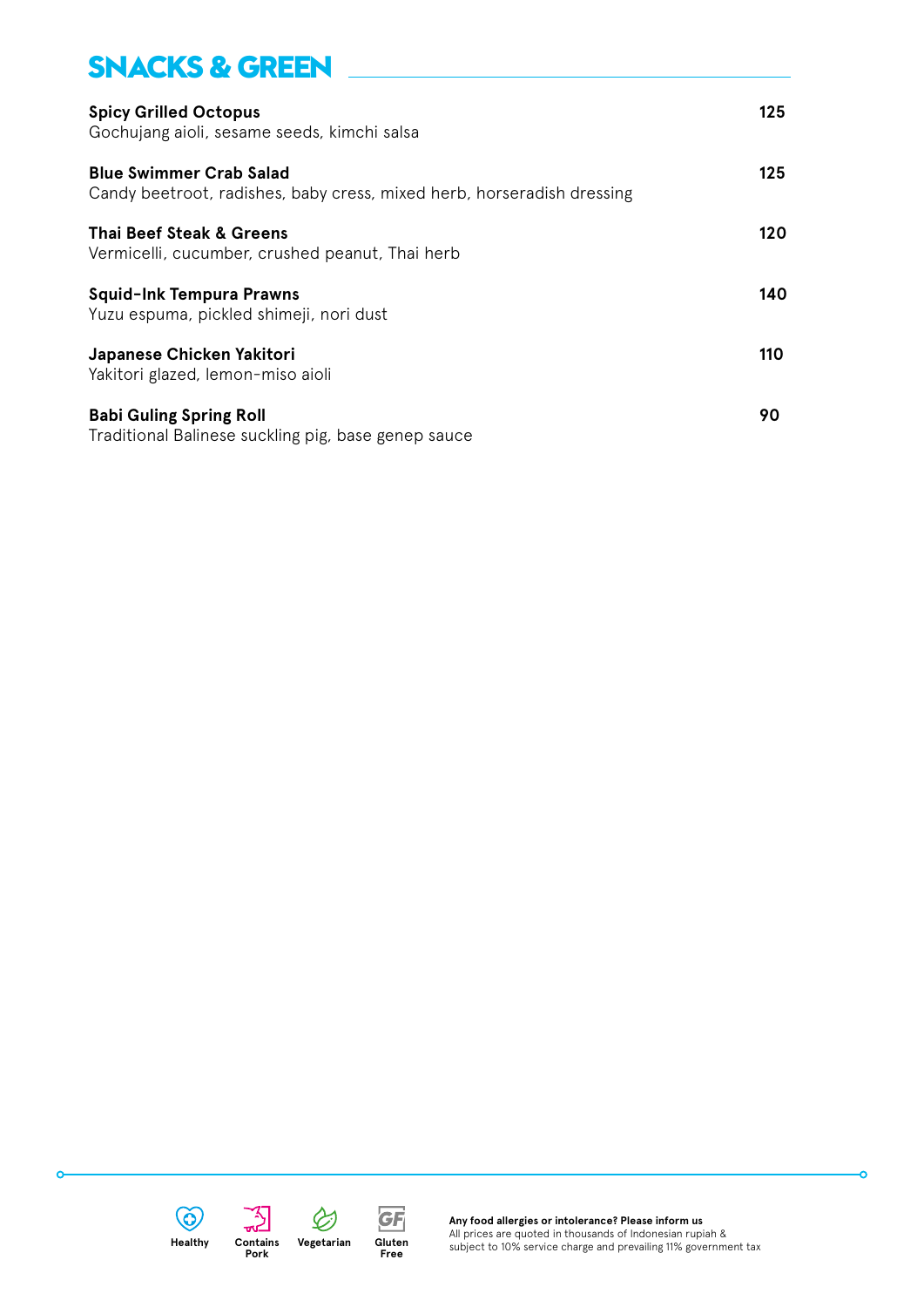### **RAW BAR**

| <b>Deep Sea Flores Oysters</b><br>Japanese citrus & shallot dressing, tangerine, tobiko                                                                                                                                                                                                                                                                         | 50/pc                           |
|-----------------------------------------------------------------------------------------------------------------------------------------------------------------------------------------------------------------------------------------------------------------------------------------------------------------------------------------------------------------|---------------------------------|
| C Yellow Fin Tuna Crudo<br>Yuzu ponzu, pickled belimbing wuluh, pickled chili                                                                                                                                                                                                                                                                                   | 155                             |
| <b>The Cold Smoked Golden Trevally</b><br>Charred jalapeno, capers, preserved lemon, pomelo & nasturtium vinaigrette                                                                                                                                                                                                                                            | 155                             |
| <b>GF</b> Kanji Coral Trout<br>Buttermilk vinaigrette, pickle Persian cucumber, grape, herb oil                                                                                                                                                                                                                                                                 | 155                             |
| <b>SUSHI &amp; NIGIRI</b>                                                                                                                                                                                                                                                                                                                                       |                                 |
| <b>Starfish Bloo Platter</b><br>Nigiri 6 pieces, sashimi 6 pieces, maki (one roll) of your choice                                                                                                                                                                                                                                                               | 400                             |
| <b>Nigiri</b><br>Slice raw fish over hand - pressed rice                                                                                                                                                                                                                                                                                                        | 155                             |
| <b>Sashimi</b><br>Akemi - yellowfin tuna<br><b>Sake</b> – salmon<br>Mekaijiki - swordfish<br>Tai $-$ red snapper                                                                                                                                                                                                                                                | 150<br>160<br>150<br>150        |
| Sushi roll - Maki<br>Modern Japanese roll<br>Prawn Tempura, peanut butter chili, cucumber, coriander, micro spinach<br>Chicken Teriyaki, pickled onion, eggplant, kemangi<br>Spicy Tuna, cucumber, avocado, sprouts, pickled jalapeno<br>Unagi, crab stick, roasted zucchini, cream cheese, ikura<br>Inari Tofu Roll, avocado, takuang, red cabbage, vegan mayo | 155<br>140<br>150<br>155<br>100 |

### **SIGNATURE HOT ROCKS**

| <b>Stockyard Wagyu Beef Hot Rock</b><br>Thai salsa verde sauce, lettuce wrap | 220 |
|------------------------------------------------------------------------------|-----|
| <b>Tasmanian Salmon Hot Rock</b><br>Sanbai zu sauce                          | 180 |
| <b>Tofu Hot Rocks</b><br>Miso and sugar sauce                                | 120 |





**Pork**

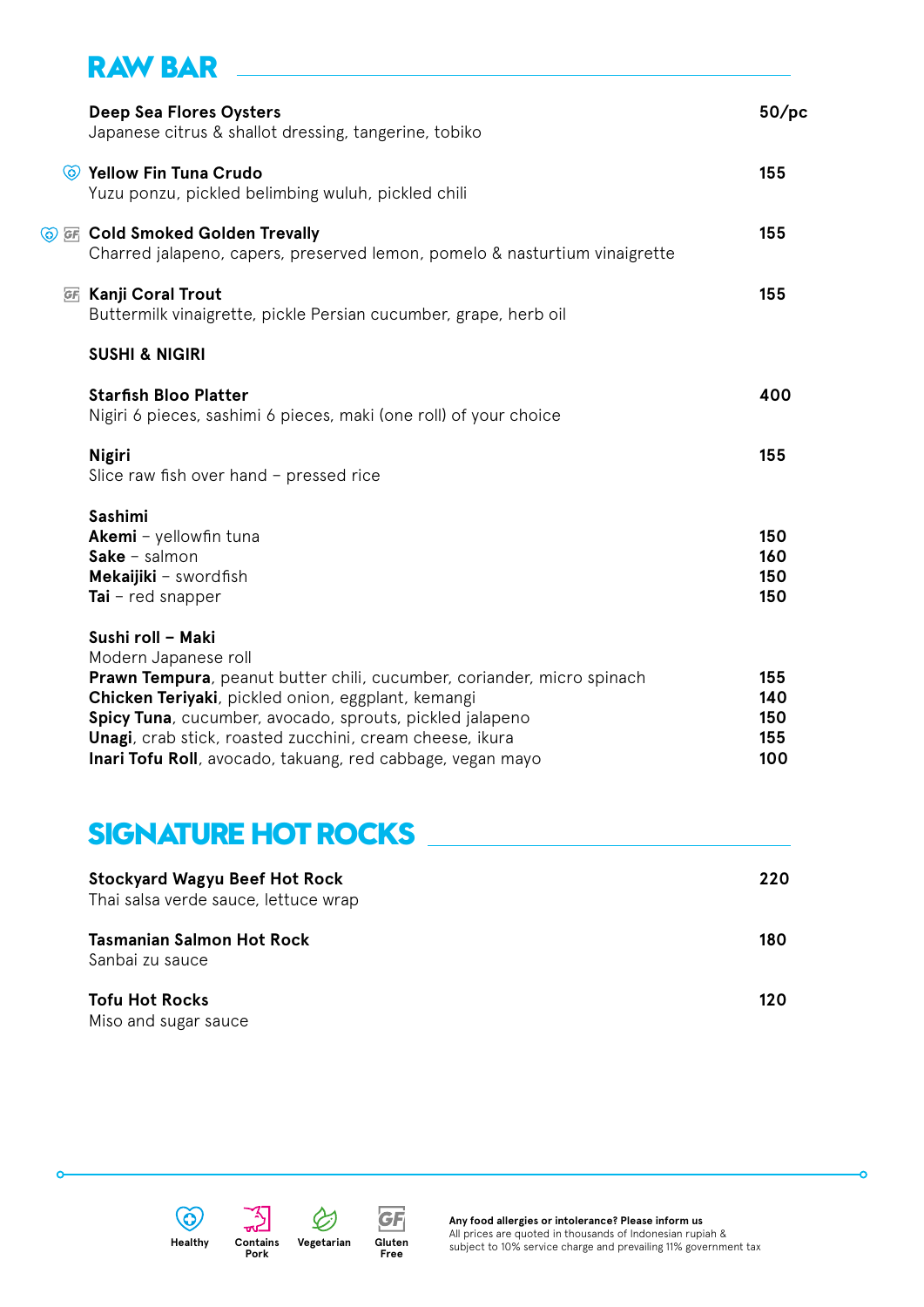### **LARGE PLATES**

| <b>◯ Hokkaido Scallop &amp; Pork Belly XO</b><br>Shitake mushroom, broccoli pure, sweet corn                                 | 175 |
|------------------------------------------------------------------------------------------------------------------------------|-----|
| <b>Spicy Kimchi Seafood Soup</b><br>Dangmyeon, Kedonganan seafood, tofu, shitake mushroom                                    | 155 |
| Whole Grilled Barramundi 300 - 400 gr<br>Charred tomato dabu dabu salsa, ginger flower, coconut crème                        | 255 |
| Lemongrass & Lobster Laksa<br>Blistered tomatoes, torch ginger flower, egg noodle                                            | 375 |
| Teriyaki Wagyu Oyster Blade 6+<br>Fried cassava, sake infused cucumber and cauliflower, daikon puree,<br>charred little gems | 350 |
| <b>Lemongrass Steam Grouper</b><br>Tamarind and spicy sauce, coriander, black bean, ginger flower, shimeji, kafir lime       | 350 |
| Double baked sweet soy short rib<br>Penang curry sauce, mango and papaya                                                     | 300 |





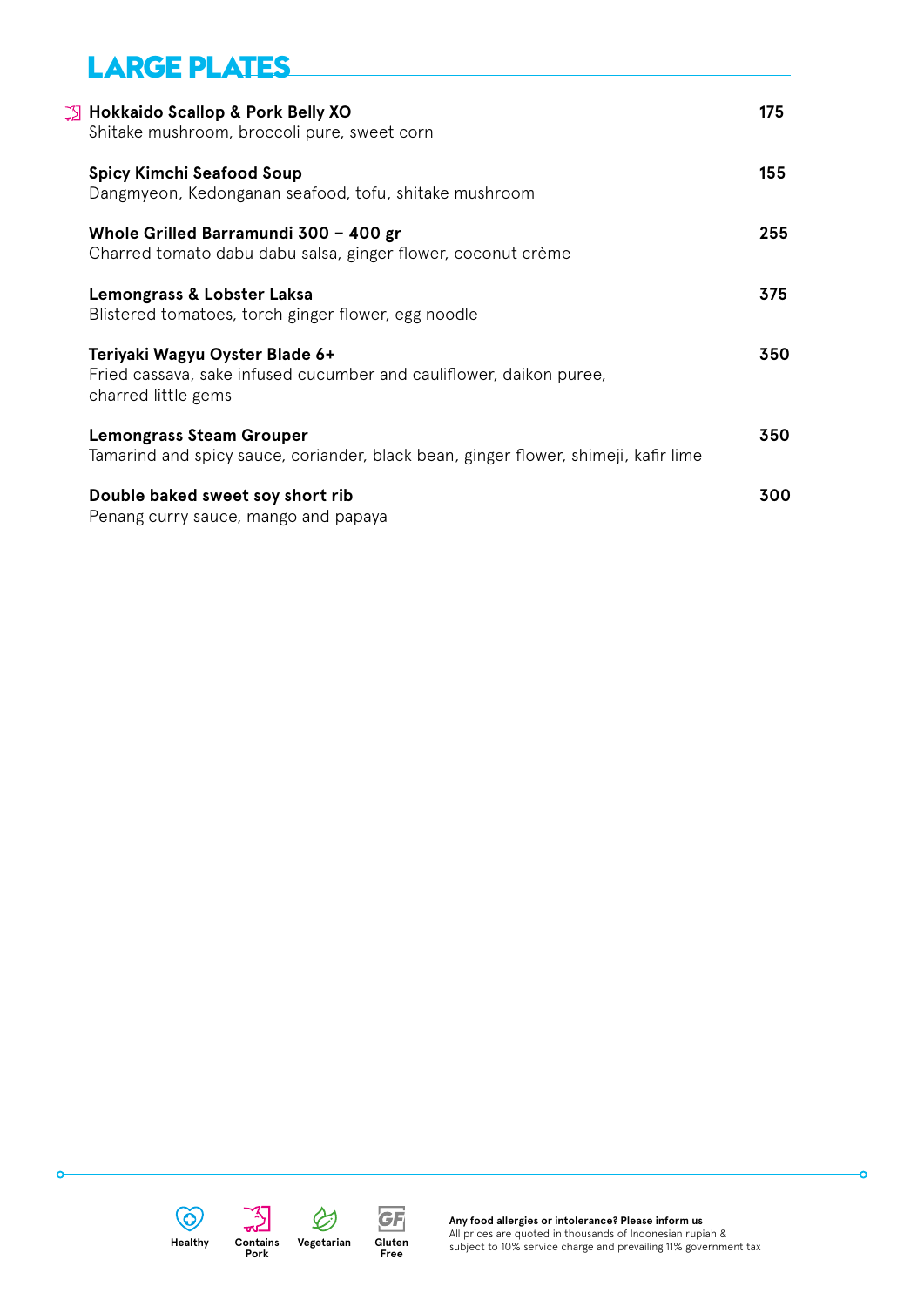## **SHARING**

### **DELUXE SEAFOOD PLATTER FOR TWO 1,550 PLATTER FOR TWO 1,550 PLATTER**

A chilled selection of the islands finest seafood, rock lobster (500g), king prawn (four), Papua mud crab (one), asari clams (500g), squid (200g), Norwegian salmon sashimi (40g), tuna sashimi (40g), Sumbawa oysters (10pc)

### **SOME LIKE IT HOT** 1,750

Indonesian style rock lobster (500g), broiled king prawn (four), grilled Papua mud crab (one), asari clams (500g), charred squid (200g), fire roasted Norwegian salmon (40g), tuna tataki (40g), Asian bbq Sumbawa oysters (10pc)

### **CATCH OF THE DAY CHOOSE YOUR COOKING STYLE**

Bringing you the spirit, flavors and seafood of small fishing villages dotting the coasts of Indonesia. Choose from our vast selection of sustainably sourced, daily delivered seafood and shellfish cooked to your liking. Take your pick from our three flavors and let our chefs do the rest, sit back, have a drink and enjoy the view.

All grilled in red chili paste, Shanghai sesame broth Steamed or grilled coriander and lime with chili and fish sauce simply served with

**Indonesian Chinese European**

garlic butter and lemon

### **CATCH OF THE DAY**

| 80/100 G<br>Squid<br>190/100 G<br>Rock lobster<br>40/100 G<br>Asari clams | Whole baby Barramundi<br>Whole red snapper<br>Tiger prawn | $60/100$ G<br>60/100 G<br>90/100 G |
|---------------------------------------------------------------------------|-----------------------------------------------------------|------------------------------------|
|---------------------------------------------------------------------------|-----------------------------------------------------------|------------------------------------|

### **SIDE**

| Organic red rice miso            | 50 |
|----------------------------------|----|
| Tabanan fragrant steam rice      | 35 |
| Steamed togarashi edamame        | 60 |
| Miso glazed shitake mushroom     | 65 |
| Chinese charred kalian           | 65 |
| Mix green Asian salad            | 65 |
| Green papaya & young mango salad | 65 |
|                                  |    |







**Gluten Free**

GF

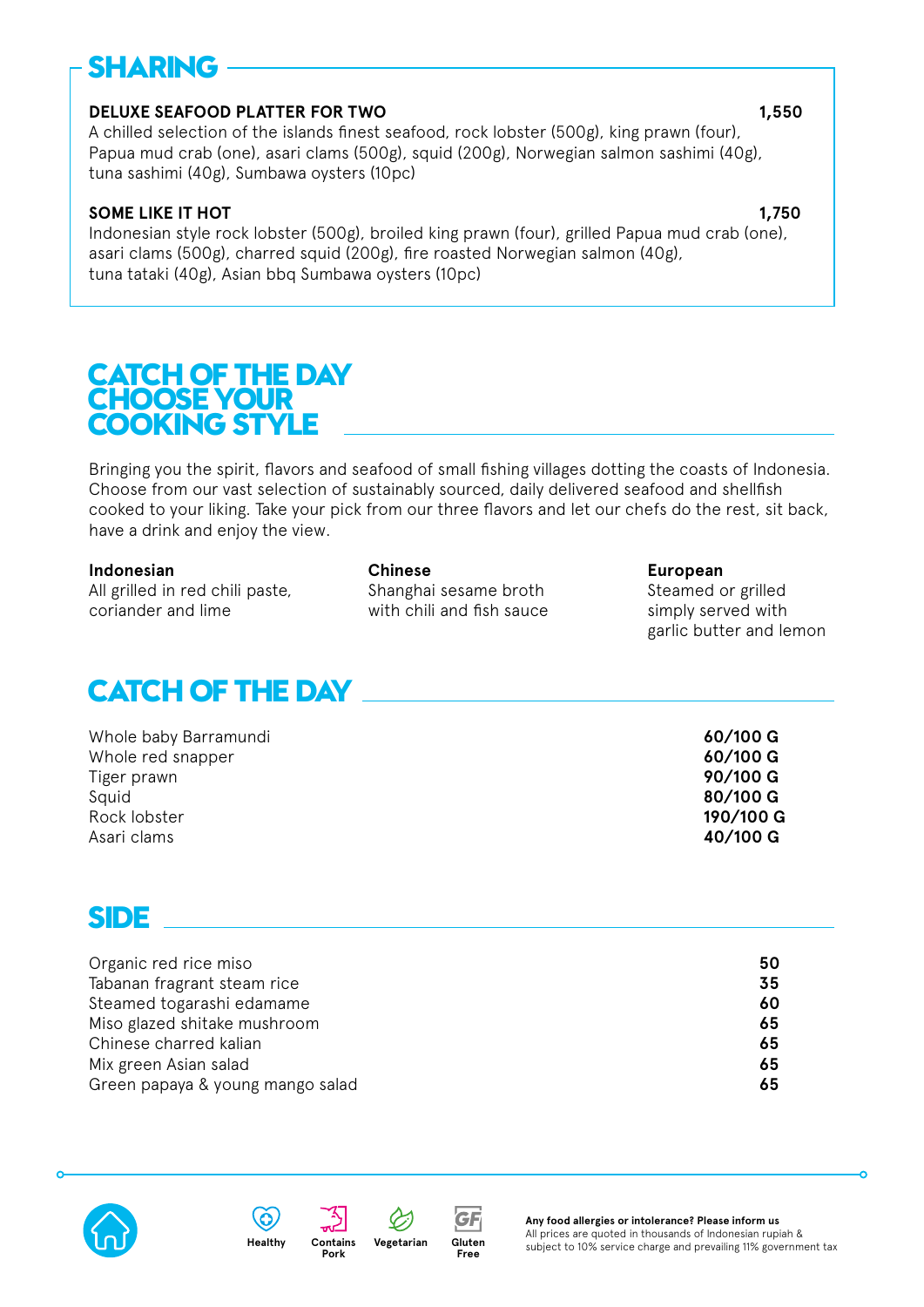# <span id="page-10-0"></span>**STARFISH BLOO DESSERT**

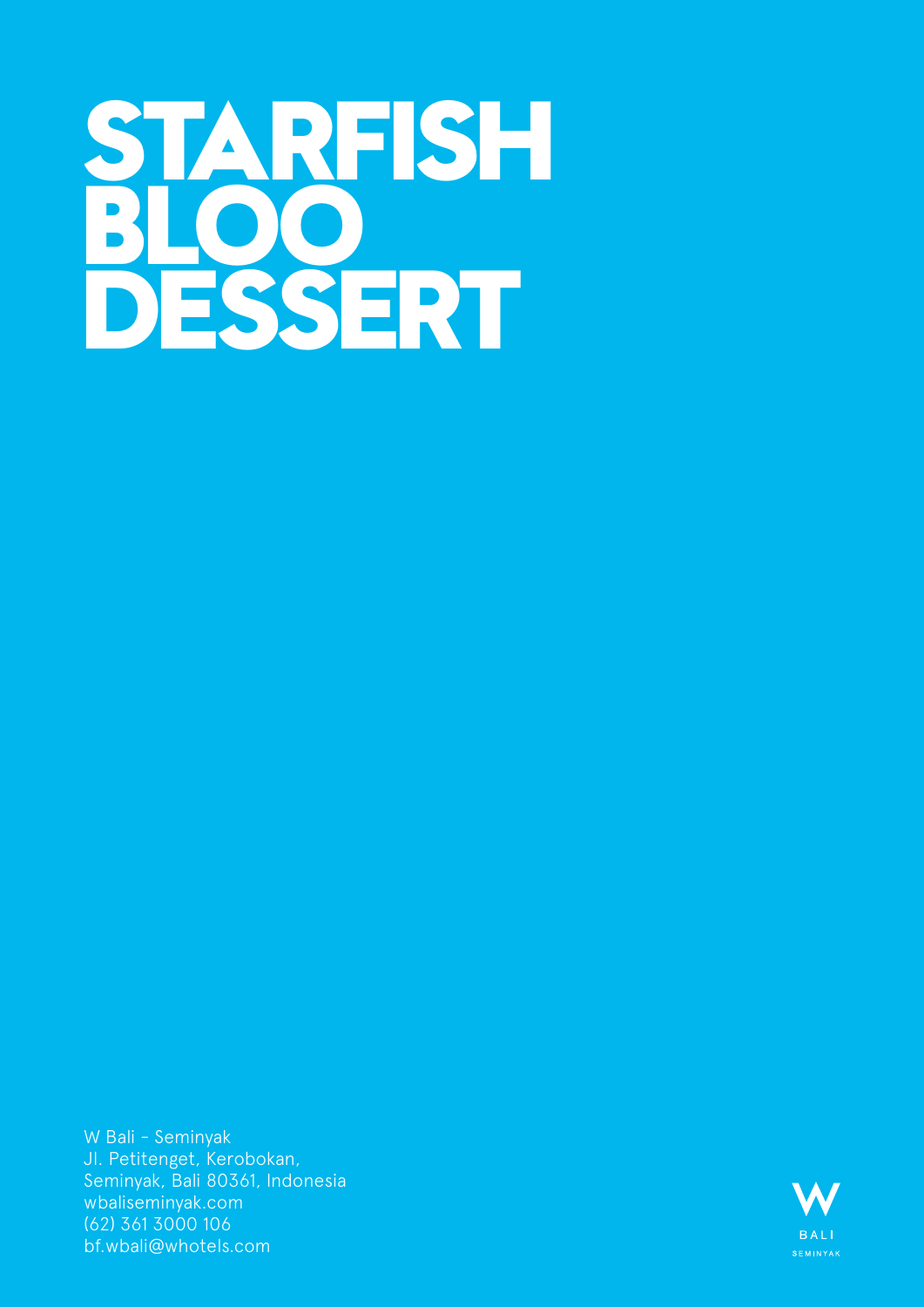### **SWEET**

| <b>Novio Farms Carrot Cake</b><br>Cinnamon glaze, walnut brittle, pickled raisins,<br>pineapple sorbet        | 130 |
|---------------------------------------------------------------------------------------------------------------|-----|
| 80% Pod Chocolate Tart<br>Praline Caramel, hazelnut brittle, praline powder                                   | 135 |
| <b>Mad About Strawberry</b><br>Bedugul strawberry at its best; strawberry mousse, micro sponge, salsa, sorbet | 130 |
| <b>W Chocolate Bon Bon</b><br>Melted dark chocolate, hazelnut paste, vanilla sauce                            | 110 |
| <b>Lemon Creamy Cannelloni</b><br>Toasted almond, seasonal exotic fruits                                      | 120 |
| <b>Raspberry Cheese Cake</b><br>Crispy milk tuilles, crumble, raspberry sorbet                                | 130 |

| <b>ICE CREAMS</b>                        | $40 /$ Scoop |
|------------------------------------------|--------------|
| Stracciatella Salted caramel & honeycomb |              |

Stracciatella Salted caramel & honeycomb Crema vanilla & lemon zest Rum & raisin Chocolate & hazelnut Tiramisu



Δ

Strawberry Passionfruit Pineapple Mango & mint









 $\varphi$ 

**Any food allergies or intolerance? Please inform us** All prices are quoted in thousands of Indonesian rupiah & subject to 10% service charge and prevailing 11% government tax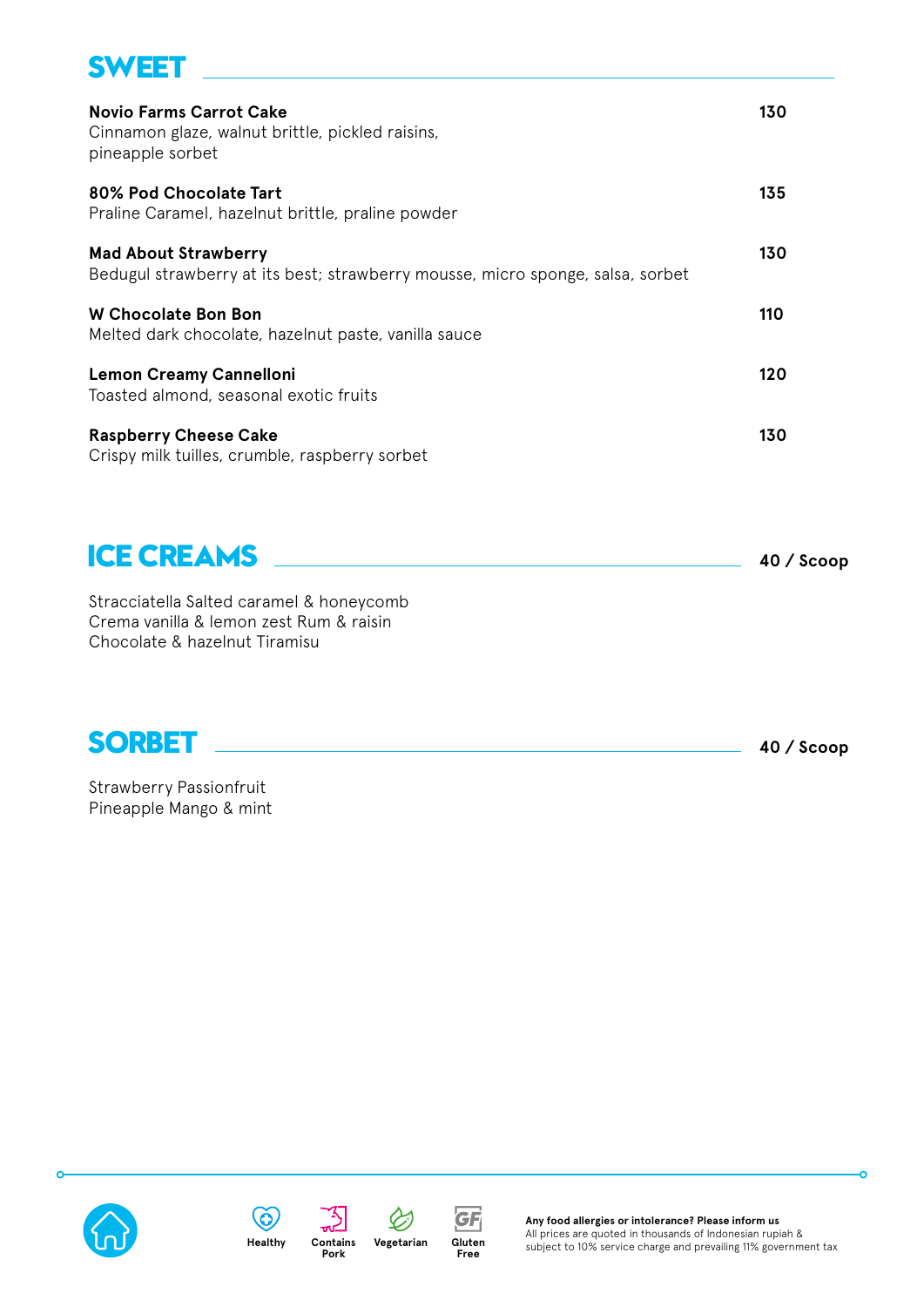# **STARFISH BLOO BEVERAGE LIST**

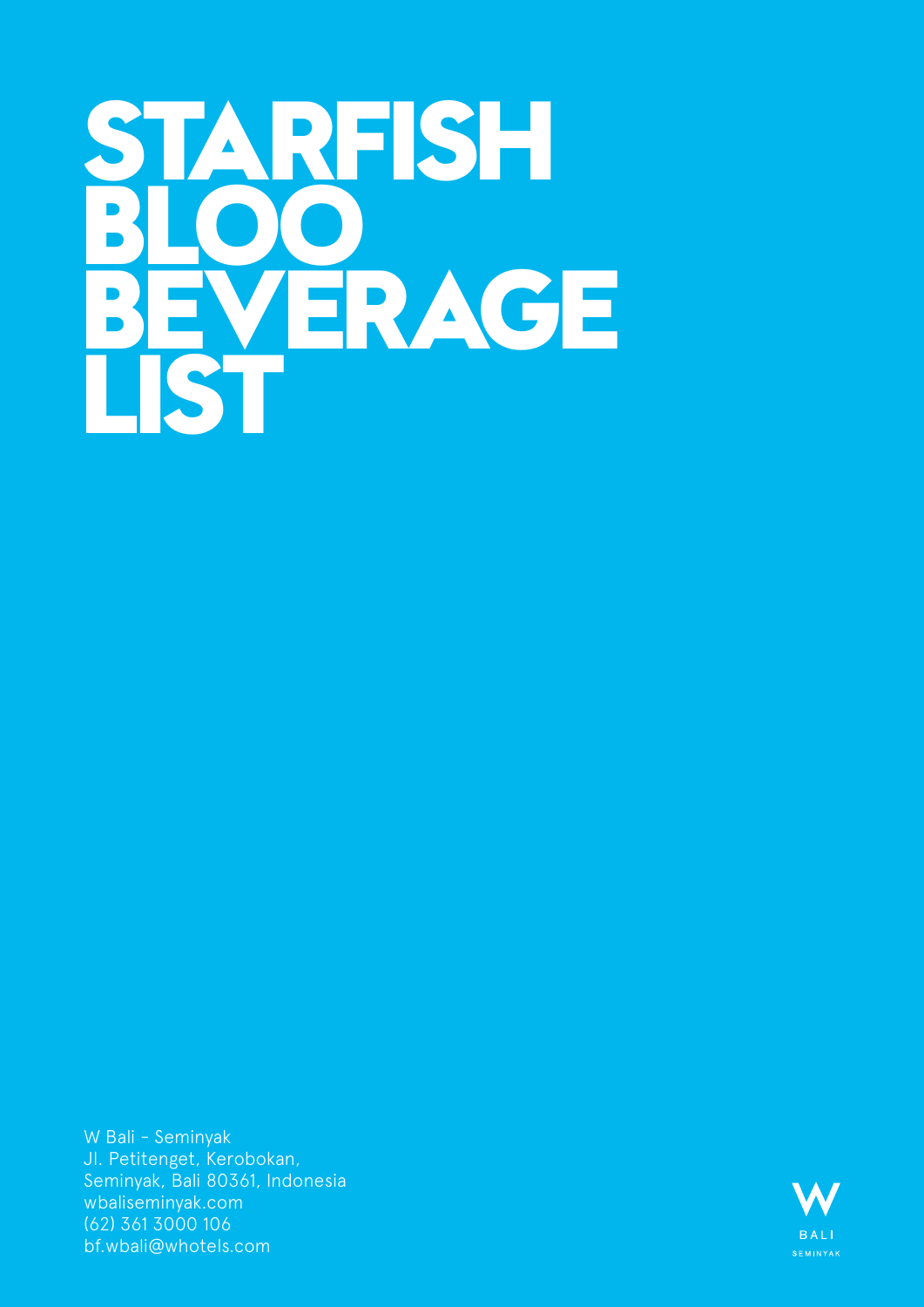### **FROM THE MIXOLOGIST**

| <b>Up Side Down</b><br>Gin, aperol, rosso vermout, raspberry pure topped with prosecco and<br>champagne air                                                                               | 165 |
|-------------------------------------------------------------------------------------------------------------------------------------------------------------------------------------------|-----|
| <b>Earlgrey Citrus Sour</b><br>Citrus vodka, lemon juice, gomme and earlgrey tea foam                                                                                                     | 155 |
| <b>Citrus Martini</b><br>W-citrus infused vodka, orange liqueur, tangerine juice, vanilla syrup<br>served with kaffir lime foam                                                           | 145 |
| <b>Champagne &amp; Strawberry Martini</b><br>Vodka, strawberry liqueur, fresh ripe strawberries served straight up<br>with champagne                                                      | 155 |
| <b>Passion Fruit Mojito</b><br>Light rum, fresh passion fruit crushed with fresh lime wedges,<br>fresh plucked mint balanced with honey, a touch of soda served along<br>over crushed ice | 145 |
| <b>Sherbet Mojito</b><br>Light rum, W-made sherbet, fresh plucked mint, dash vanilla syrup,<br>fresh pressed citrus, W-made ginger beer served along over cruched ice                     | 145 |
| <b>Kaffir Lime Colada</b><br>Dark rum, malibu, coconut milk, simple syrup, dry coconut and<br>kaffir lime foam                                                                            | 155 |
| <b>Strawberry Basil Margarita</b><br>Tequila, orange liqueur, fresh<br>strawberry, W-made basil syrup, fresh squeezed lime juice served on<br>the rock with salth rim                     | 145 |
| <b>Hold Me Strong</b><br>Whiskey, apple juice, homemade apple syrup, cardammon, fresh lemon<br>juice topped with champagne                                                                | 155 |
| <b>Liquid Toblerone</b><br>Absolut vodka, kahlua, baileys, frangelico, amaretto, milk, heavy chocolate                                                                                    | 200 |

 $\circ$ 

ö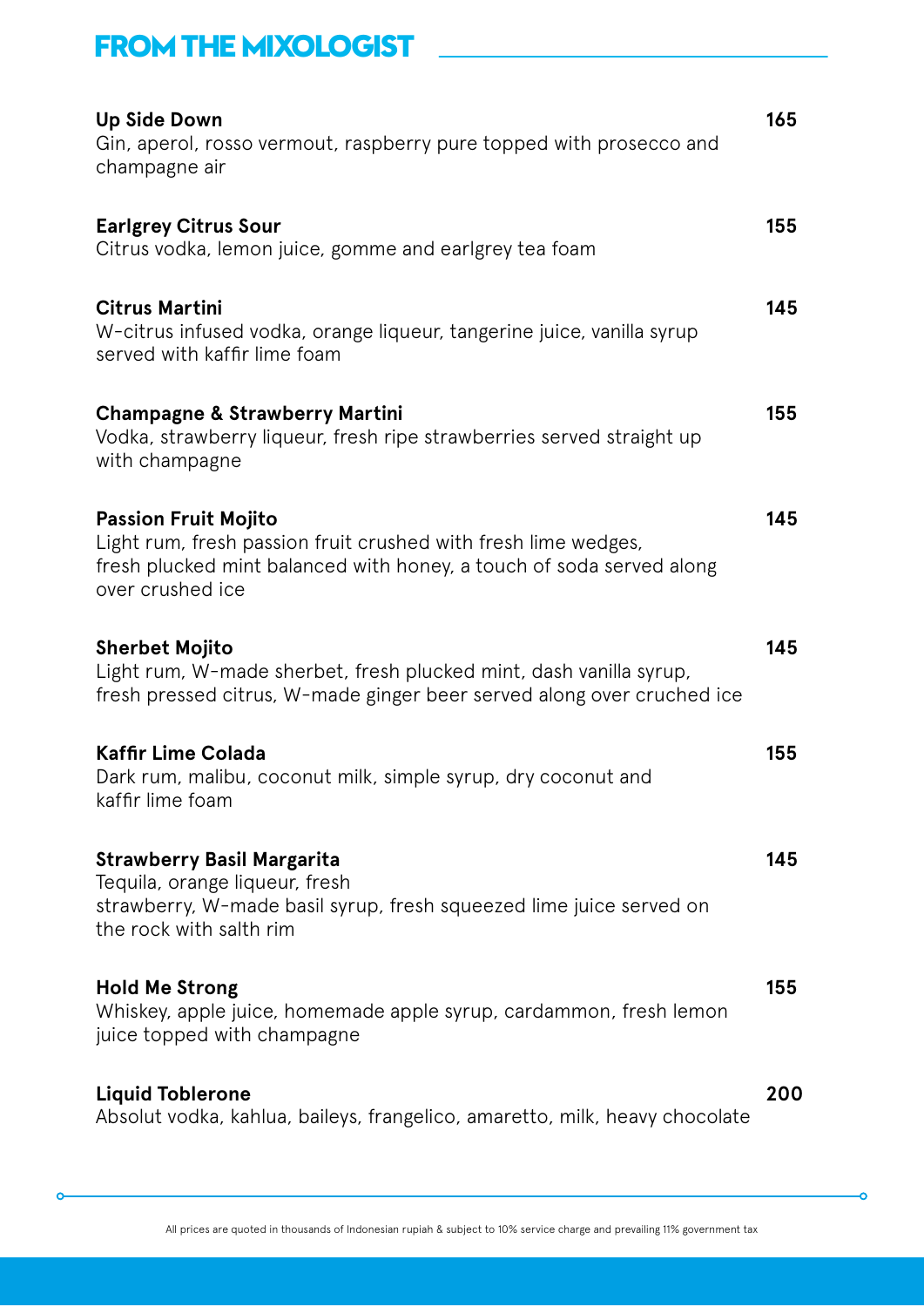### **SPIRITS**

 $\epsilon$ 

| <b>ANISEEDS &amp; BITTERS</b><br>Richard<br>Pernod<br>Campari<br>Sambuca | <b>Glass</b><br>120<br>120<br>120<br>120 | <b>Bottle</b><br>2,500<br>2,500<br>2,500<br>2,500 | <b>VODKA</b><br><b>Absolut Elyx</b><br>Skyy<br><b>Ketel One</b><br><b>Belvedere</b><br><b>Grey Goose</b> | <b>Glass</b><br>155<br>120<br>130<br>155<br>155 | <b>Bottle</b><br>3,400<br>2,500<br>2,800<br>3,400<br>3,400 |
|--------------------------------------------------------------------------|------------------------------------------|---------------------------------------------------|----------------------------------------------------------------------------------------------------------|-------------------------------------------------|------------------------------------------------------------|
| <b>COGNAC</b>                                                            |                                          |                                                   | Ciroc                                                                                                    | 155                                             | 3,400                                                      |
| <b>Martell VSOP</b>                                                      | 320                                      | 6,500                                             |                                                                                                          |                                                 |                                                            |
| <b>Martel Cordon Bleu</b><br><b>Martell XO</b>                           |                                          | 16,500<br>18,500                                  | <b>FLAVORED VODKA</b><br>Absolut Vanilla                                                                 | 120                                             | 2,500                                                      |
| <b>Remy Martin VSOP</b>                                                  | 320                                      | 6,500                                             | <b>Absolut Citron</b>                                                                                    | 120                                             | 2,500                                                      |
| <b>Hennessy VSOP</b>                                                     | 320                                      | 6,500                                             | <b>Absolut Raspberry</b>                                                                                 | 120                                             | 2,500                                                      |
| <b>Hennessy Paradise Extra</b>                                           |                                          | 35,000                                            |                                                                                                          |                                                 |                                                            |
|                                                                          |                                          |                                                   | <b>WHISKEY</b>                                                                                           |                                                 |                                                            |
| <b>RUM</b>                                                               |                                          |                                                   | <b>American</b>                                                                                          |                                                 |                                                            |
| Captain Morgan                                                           | 120                                      | 2,500                                             | <b>Jack Daniels</b>                                                                                      | 130                                             | 2,800                                                      |
| Bacardi Light                                                            | 120                                      | 2,500                                             | Gentlemen Jack                                                                                           | 155                                             | 3,400                                                      |
| Ron Zacapa 23 years                                                      | 280                                      | 6,000                                             |                                                                                                          |                                                 |                                                            |
| Ron Zacapa XO                                                            |                                          | 8,500                                             | <b>Bourbon</b><br>Jim Beam                                                                               | 120                                             | 2,500                                                      |
| <b>TEQUILA</b>                                                           |                                          |                                                   | Wild Turkey 101                                                                                          | 155                                             | 3,400                                                      |
| Olmeca                                                                   | 120                                      | 2,500                                             |                                                                                                          |                                                 |                                                            |
| Jose Cuervo Reposado                                                     | 120                                      | 2,500                                             |                                                                                                          |                                                 |                                                            |
| 1800 Silver                                                              | 155                                      | 3,400                                             |                                                                                                          |                                                 |                                                            |
| Herradura Plata                                                          | 130                                      | 2,800                                             |                                                                                                          |                                                 |                                                            |
| <b>Espolon Blanco</b>                                                    | 155                                      | 3,400                                             |                                                                                                          |                                                 |                                                            |
| Patrón Reposado                                                          | 220                                      | 4,800                                             |                                                                                                          |                                                 |                                                            |
| Patrón Anejo                                                             | 240                                      | 5,300                                             |                                                                                                          |                                                 |                                                            |
| Gran Patrón Burdeos                                                      |                                          | 22,500                                            |                                                                                                          |                                                 |                                                            |
| Don Julio Reposado                                                       | 200                                      | 4,400                                             |                                                                                                          |                                                 |                                                            |
| Don Julio Anejo                                                          | 220                                      | 4,800                                             |                                                                                                          |                                                 |                                                            |

ò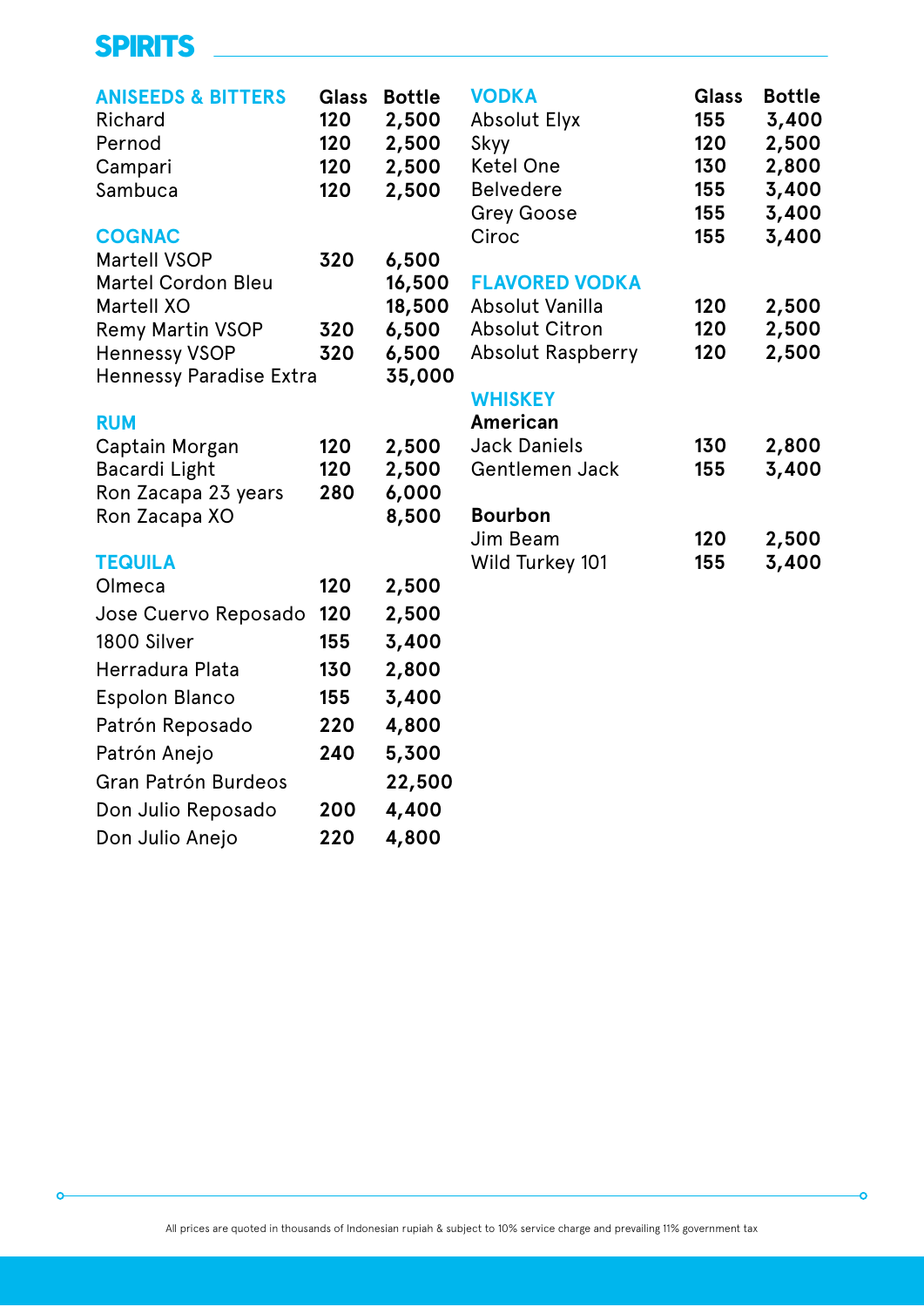### **SPIRITS**

 $\mathbf c$ 

| <b>CANADIAN</b><br><b>Canadian Club</b>                                   | <b>Glass</b><br>120 | <b>Bottle</b><br>2,500 | <b>SINGLE MALT ISLAY</b><br>Laphroaig 10 years                                                                  | <b>Glass</b><br>330 | <b>Bottle</b><br>6,900   |
|---------------------------------------------------------------------------|---------------------|------------------------|-----------------------------------------------------------------------------------------------------------------|---------------------|--------------------------|
| <b>IRISH</b><br>Jameson<br><b>Bushmills Black Rush</b><br><b>JAPANESE</b> | 120<br>130          | 2,500<br>2,800         | <b>SINGLE MALT SPEYSIDE</b><br><b>Glenfiddich 12 Years</b><br><b>Glenfiddich 15 Years</b><br>Singleton 12 Years | 170<br>270<br>200   | 3,700<br>5,900<br>4,400  |
| Tenjaku Pure Malt<br>The Yamazaki Distiller's<br>Reserve                  | 130                 | 2.800<br>11.500        | Singleton 15 Years<br><b>Macallan 12 Years</b><br><b>Macallan 18 Years</b>                                      | 270<br>400          | 5,900<br>8,400<br>18,500 |
| The Yamazaki                                                              |                     | 29.500                 | <b>LIQUEUR</b>                                                                                                  |                     |                          |
| Single Malt 12 Years<br>The Hakushu                                       |                     | 26.000                 | Kahlua                                                                                                          | 120<br>120          | 2,500                    |
| Single Malt 12 Years                                                      |                     |                        | Frangelico<br><b>Baileys</b>                                                                                    | 120                 | 2,500<br>2,500           |
|                                                                           |                     |                        | Drambuie                                                                                                        | 120                 | 2,500                    |
| <b>BLENDED</b>                                                            |                     |                        | Jägermeister ice cold                                                                                           | 120                 | 2,500                    |
| <b>Ballantine's</b>                                                       | 120                 | 2,500                  | Midori Melon                                                                                                    | 120                 | 2,500                    |
| Chivas Regal 12 Years                                                     | 170                 | 3,700                  |                                                                                                                 |                     |                          |
| Chivas Regal 18 Years<br>Chivas Regal 25 Years                            | 320                 | 6,500<br>25,000        | <b>BEER</b><br><b>Bintang</b>                                                                                   |                     | 65                       |
| Johnie Walker                                                             | 120                 | 2,500                  | <b>Bintang Crystal</b>                                                                                          |                     | 65                       |
| <b>Red Label</b>                                                          |                     |                        | Heineken                                                                                                        |                     | 75                       |
| Johnie Walker                                                             | 140                 | 3,000                  | San Miguel                                                                                                      |                     | 70                       |
| <b>Black Label</b>                                                        |                     |                        | San Miguel Light                                                                                                |                     | 70                       |
| Johnie Walker                                                             |                     | 15,000                 | Corona                                                                                                          |                     | 120                      |
| <b>Blue Label</b>                                                         |                     |                        | Kaltenberg                                                                                                      |                     | 70                       |
|                                                                           |                     |                        | Konig Ludwig Weissbier                                                                                          |                     | 70                       |
| <b>SINGLE MALT HIGHLAND</b>                                               |                     |                        | Guinness                                                                                                        |                     | 70                       |
| The Glenlivet 12 Year                                                     | 170                 | 3,700                  | Guinness Smooth                                                                                                 |                     | 70                       |
| The Glenlivet 15 Year                                                     | 250                 | 5,500                  |                                                                                                                 |                     |                          |
| The Glenlivet 18 Year                                                     | 200                 | 8,000<br>4,400         |                                                                                                                 |                     |                          |
| Glenmorangie Original<br>Glenmorangie Nectar                              | 250                 | 5,500                  |                                                                                                                 |                     |                          |
| Glenmorangie                                                              | 220                 | 5,500                  |                                                                                                                 |                     |                          |
| Quinta Ruban                                                              |                     |                        |                                                                                                                 |                     |                          |
| Glenmorangie 18 Year                                                      |                     | 12,500                 |                                                                                                                 |                     |                          |

-o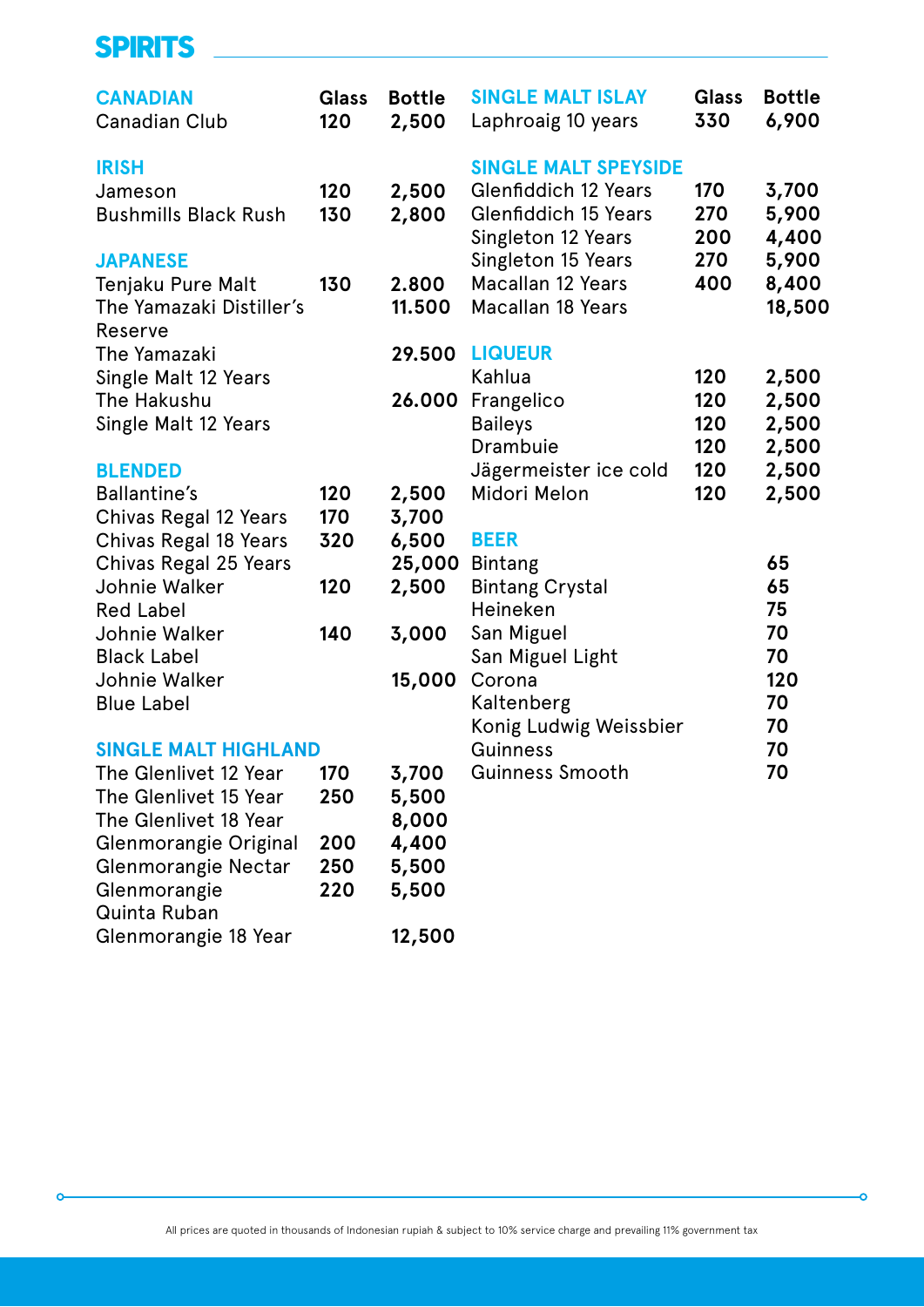# **SOFT DRINKS**

| Coca Cola                      | 50 |
|--------------------------------|----|
| Diet Coke                      | 50 |
| Sprite                         | 50 |
| Ginger Ale                     | 50 |
| Tonic Water                    | 50 |
| Red Bull                       | 70 |
| Fever Tree Premium Tonic Water | 70 |

# **WATER STILL**

| AQUA Reflections 380ml  | 50 |
|-------------------------|----|
| AQUA Reflections 750 ml | 80 |
| Aqua Panna 750 ml       | 95 |

# **SPARKLING**

| AQUA Reflections 380ml  | 50  |
|-------------------------|-----|
| AQUA Reflections 750 ml | 80  |
| San Pellegrino 750 ml   | 90. |

## **FRESHLY CRUSHED NON TOXIC <sup>85</sup>**

ò

**LOL**

Fresh lime, orange, lychee, topped up with lemonade

### **GINGER COOLER**

W-made ginger beer with soda and lemonade

### **BEAT THE HEAT SLUSH**

Fresh mint leave, lemon juice, W-made chocolate syrup, serve frozen

### WHOLE COCONUT 80

# **SMOOTHIES <sup>85</sup>**

Banana, date, cinnamon, honey, yogurt & ice Mango, passion fruit, honey, yogurt & ice Papaya, tamarello, honey, yogurt & ice

All prices are quoted in thousands of Indonesian rupiah & subject to 10% service charge and prevailing 11% government tax